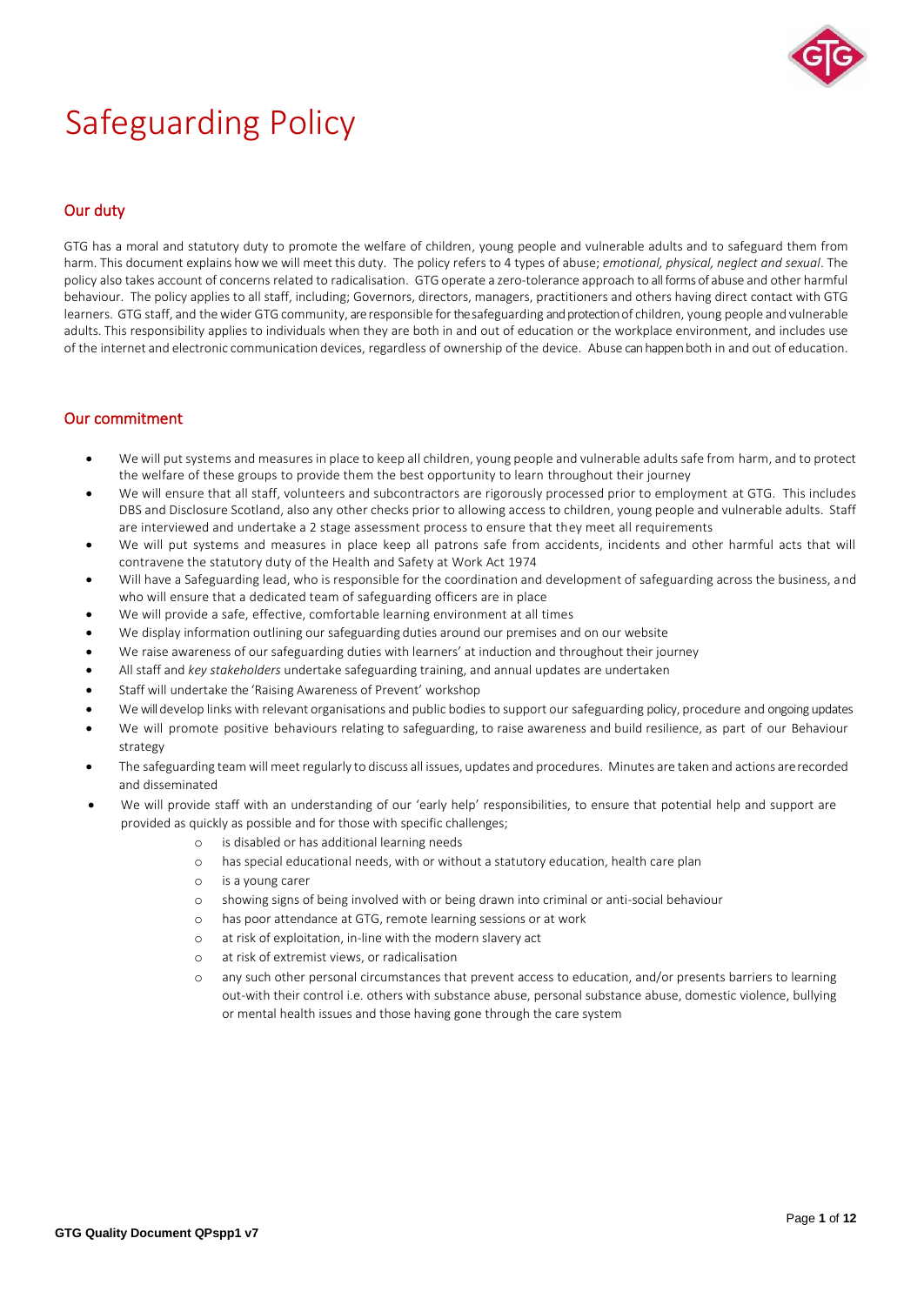

# The safeguarding processes

We will all be alert to the signs of abuse and will treat all instances seriously. It is important that we listen and are supportive. If you suspect that someone is being abused or if someone discloses something to you; you must report it to the designated Safeguarding team within *2 hours*. You can do this by email; [help@gtg.co.uk](mailto:help@gtg.co.uk) or by using the telephonenumber 07887293277.

- You should record
	- 1. The date
	- 2. The time<br>3. The name
	- The name of the person you are concerned about
	- 4. The name of the complainant (if different from above)
	- The place where the alleged abuse happened
	- 6. Basic details of the concern (if it is a reported concern, you should use the words as far as possible of the person making the complaint)
	- 7. A description of any injuries you have seen
- There must be *NO LEADING QUESTIONS*
- There can be *NO PROMISE OF CONFIDENTIALITY* to an individual raising a concern as you will be obliged to pass any concerns onto the safeguarding team. GTG is also obliged to refer any concerns to relevant safeguarding partners and/or The Police
- If someone begins to disclose something but stops once you say that you cannot guarantee confidentiality, you should still inform the designated safeguarding officers
- It is not your responsibility to investigate suspected cases, this will be done by a safeguardingofficer in conjunction with the appropriate external party 'on a need to know basis'
- You must not discuss safeguarding issues with people internal or external of GTG, with the exception of signposting and on a 'need to know' basis only (those authorised to provide support etc.)

# Record-keeping, review and monitoring

- The safeguarding officer will maintain complete records of all conversations that take place during a safeguarding disclosure. All referral forms will also be kept
- These forms will be kept confidentially and the information will only be shared on a 'need to know' basis
- The safeguarding officer will keep records of all safeguarding instances and referrals
- All safeguarding instances and referrals will be reported to the Board quarterly
- The safeguarding lead will discuss all aspects with the Board representative allocated to safeguarding
- The safeguarding team will monitor safeguarding by reviewing various learner voice activities, throughout the year. Annually the team will consider the effectiveness of policies and procedures. It will respond to any issues or trends that come out of the above monitoring and action plans will be set with the appropriate GTG staff/management

# Managing the safeguarding email

- Access to this mailbox is restricted to all designated safeguarding officers and lead safeguarding officer only
- The email address for a safeguarding referrals is; [help@gtg.co.uk](mailto:help@gtg.co.uk)
- The telephone number is 07887 293277
- Emails sent to this address will be read and manually re-routed to the appropriate designated safeguarding officer. However all safeguarding officers have permission to send communication from this account
- *Any communication received will be auto-responded to;*

# *"Thank you for your email. A member of the safeguarding team will contact you within 24 hours, however if it is an urgent matter you can speak to a member of the safeguarding team on; 07887 293277"*

- Deal with it by responding to the email or by passing it on to someone else within the team, as appropriate
- If you allocate an email to a colleague, or communicate details to an external party, make physical contact to ensure that the communication has been received
- Inform the safeguarding team and lead officer that this email has been actioned and update the safeguarding log, if required
- Before you deal with an email check that it has not already been dealt with?
- Arrangements are made for person(s) involved to visit with, or speak to over the phone with an appropriate GTG staff member, and in a safe and confidential environment. GTG staff must not put themselves, or related persons in a vulnerable position
- Make sure that all email communication is saved; emails you send and emails you receive, and the subsequent communication trail in relation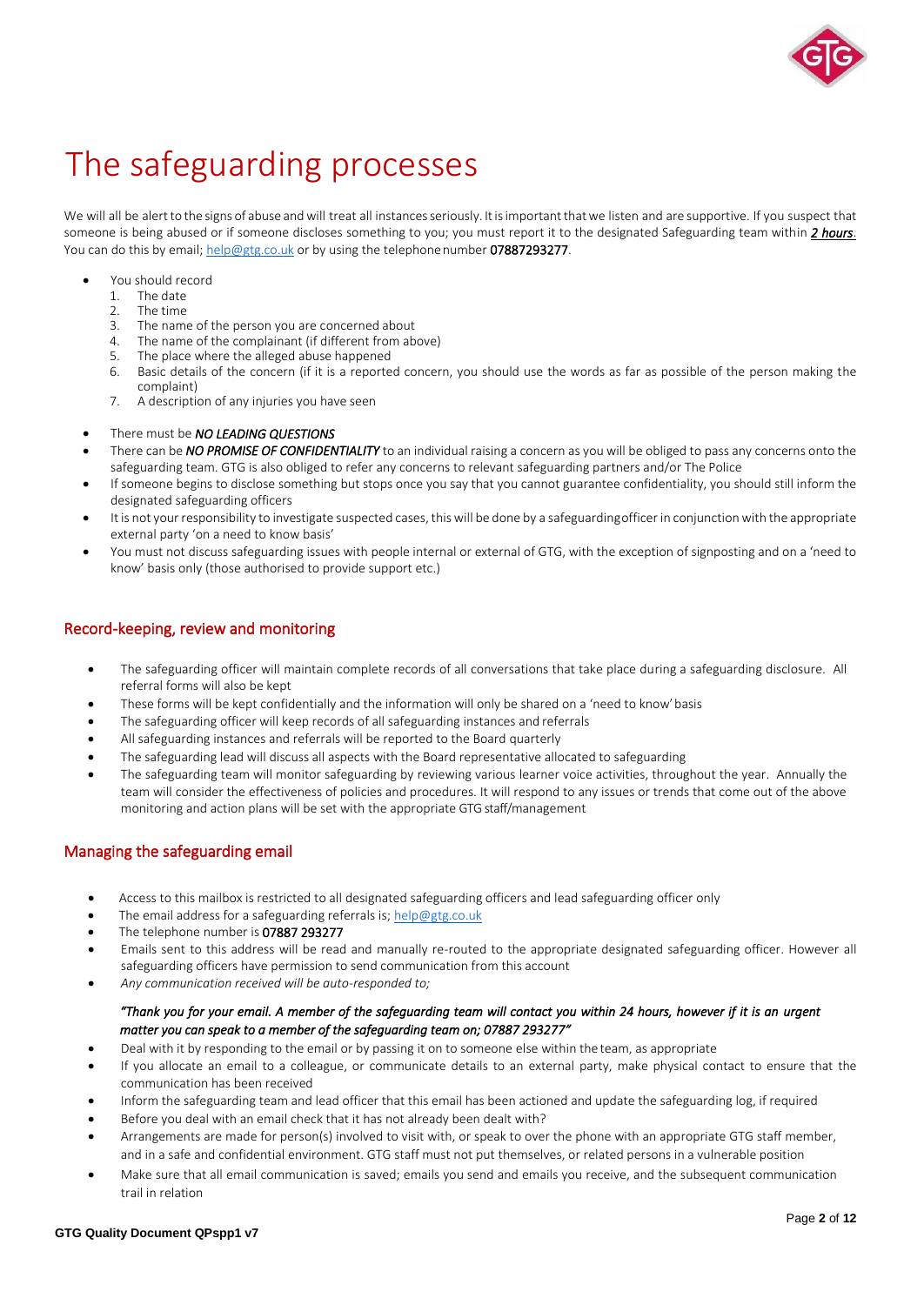

# Residential safeguarding

GTG and employer partners recognise a heightened risk to those required to reside away from home, as part of the apprenticeship programme.

*Proactive measures – physical spot checks are undertaken at all residential properties by GTG, to assure;*

- o Bookings made for students by age (at time of stay) to identify that 16 or 17 year olds are not allocated rooms with those over 18 years
- o Vulnerable learners are not allocated rooms with others learners, if it is deemed inappropriate
- Learners are not allocated rooms with others of mixed gender/sex
- o Sensitivities raised by individual learners and/or parents/guardians will be considered and accommodated as appropriate
- Amend the accommodation plan immediately, if any learners have been allocated unsuitable roommates
- Confirm the hotel's acceptance of the amendments
- Ensure the hotel and GTG provides support for vulnerable learners on site
- Ensure that hotel management enforce the accommodation plan, spot check the premises and liaise with the learners throughout the duration of their stay
- Through working relationships with Hospitality Guaranteed they hold the hotel accountable for the following;
	- $\rightarrow$  That staff are enhanced DBS checked
	- $\rightarrow$  That staff are trained to understand safeguarding, welfare and the Prevent duty
	- $\rightarrow$  That staff are able to demonstrate the above understanding in a practical day-to day sense
	- → That Health and Safety, including food safety, standards are understood, developed and are exercised

# Types of abuse and recognition

### Emotional Abuse

Emotional abuse may be difficult to recognise, as the signs are usually behavioural rather than physical. The manifestations of emotional abuse might also indicate the presence of other kinds of abuse. The indicators of emotional abuse are often also associated with other forms of abuse.

*Indicators of emotional abuse may be;*

- Developmental delay
- Aggressive behaviour towards others
- Low self- esteem and lack of confidence
- Withdrawn or seen as a "loner" difficulty relating to others

# Physical Abuse

It isn't accidental. Children who are physically abused may suffer violence such as; being punched, slapped, kicked, poisoned, burned, or having objects thrown at them. Sometimes parents/guardians/carers will make up or cause the symptoms of illness in their child, perhaps giving them medicine they don't need and making the child unwell – this is known as fabricated or induced illness (FII). Physical abuse causes serious, and often long-lasting, harm and in severe cases, death. The following are regarded as indicators of concern:

- An explanation which is inconsistent with an injury
- Several different explanations provided for an injury
- Unexplained delay in seeking treatment
- Reluctance to give information or mention previous injuries

#### Neglect or acts of omission

Everyone has the right to an adequate standard of care. Neglect is defined as not providing reasonable, appropriate or agreed care or a failure to act in a way that any reasonable person would act.

*Indicators may be;*

- not responding to a person's basic needs, i.e. assisting with feeding, drinking, toileting or in meeting personal care needs
- preventing someone else from responding to those needs
- not meeting the basic standards of professionalism
- withholding or preventing access to medical care or treatment
- withholding or preventing access to the receipt of goods or services
- being prevented from interacting with others
- failing to undertake a reasonable assessment of risk or allowing a person to harm themselves or cause harm to others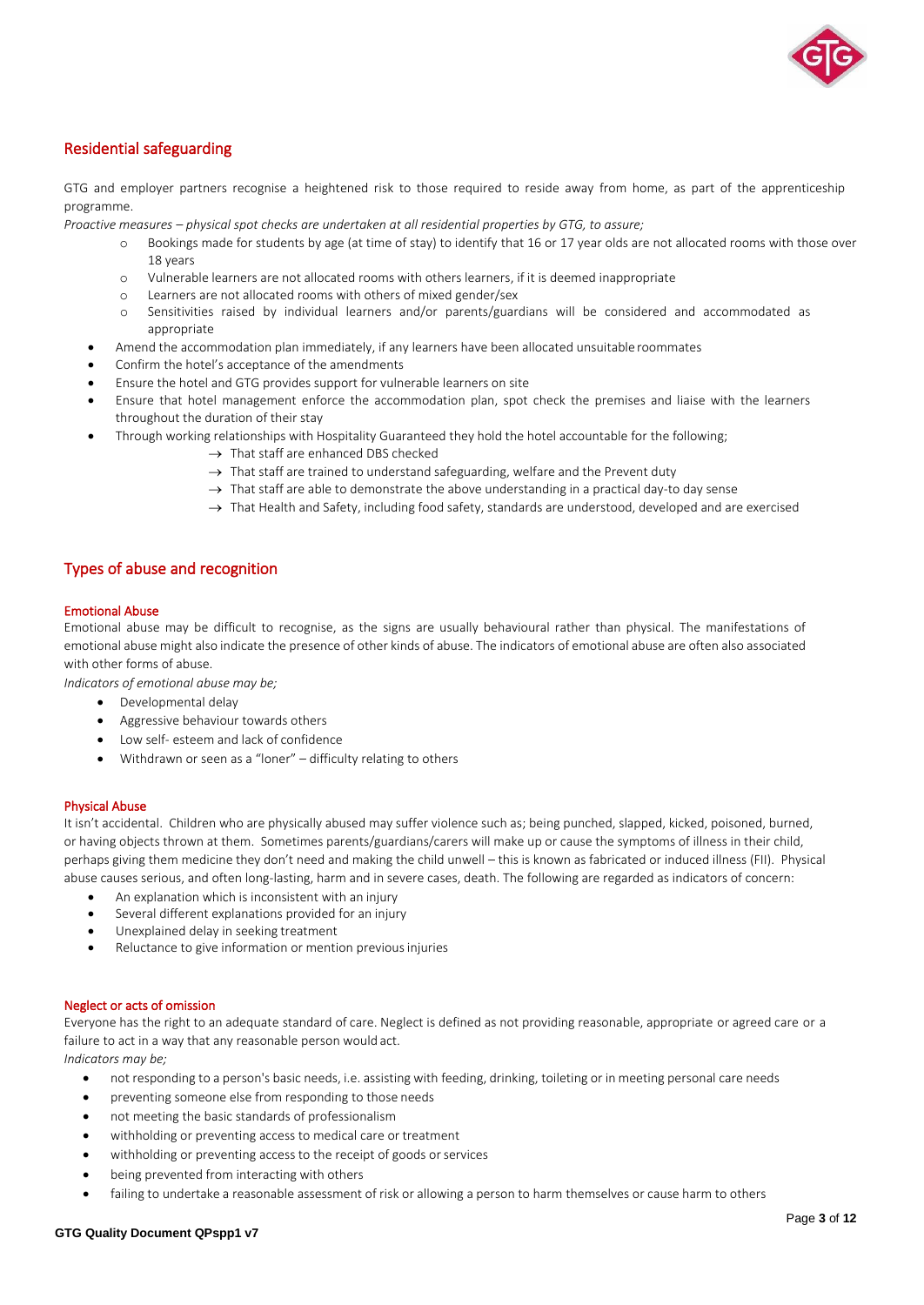

#### Sexual Abuse

Children and vulnerable adults may be sexually abused and are frequently scared to say anything due to guilt and/or fear. This is particularly difficult for a learner to talk about. Please take full account of the sensitivities of any individual when handling claims. Recognition can be difficult, unless the person discloses, and is believed. There may be no physical signs and indications are likely to be emotional/behavioural. Some behavioural indicators associated with this form of abuse are;

- Inappropriate sexualised conduct
- Continual and inappropriate or excessive masturbation
- Self-harm (including eating disorder), self- mutilation and suicide attempts
- Involvement in prostitution or indiscriminate choice of sexual partners
- Up-skirting (taking photographs underneath a persons' clothing without their consent)

Sexual Abuse/Violence between children and young people cannot be 'normalised' in any educational setting. It is vital that we understand and make it clear;

- o Sexual violence or harassment is unacceptable, will not be tolerated and is not a 'part of growing up'
- Never dismiss sexual violence or harassment 'banter' or 'just joking about'
- o Inappropriate (criminal) conduct involving 'grabbing bottoms, breast, genitalia or looking up or down clothing' is not 'normal' and will never be tolerated. We will report any such behaviour to the authorities
- o Educate those to understand why this behaviour is sometimes 'normalised', by the wider society i.e. stereo typing, everyday sexist language and ignorance – but is never accepted or tolerated at GTG, or to those aligned with GTG

#### There are many more types of abuse that can affect people throughout their lifetime; please see appendix A for a more detailed list.

# Dealing with allegations of abuse

#### Dealing with allegations of abuse against a member of GTG staff

GTG staff come in to contact with a number of young people. We understand that an allegation of abuse may be made against a member of staff and we must recognise that this may or may not be true. Those dealing with such allegations must do so with an open mind and ensure a timely and thorough discussion is undertaken.

- Allegations of abuse or concerns raised against a member of GTG staff will always be treated seriously. If a member of staff receives such an allegation or has concerns, this must always be referred to their line manager and the lead safeguarding officer
- This must be done within 2 hours and should follow the procedures described above
- GTG will then follow the relevant stakeholder guidance: handling allegations of abuse against staff
- The safeguarding officer will record all the relevant information of the case using the GTG SG Incident Report form
- The safeguarding officer will refer to safeguarding partners or other agencies where necessary if permitted by the safeguarding lead. As previously consent for the referral from the young person/vulnerable adult will be sought, although the referral will be made without it
- The relevant Safeguarding officer will inform HR if permitted by the safeguarding lead. Advice will be sought from Social Services whether to suspend the member of staff. Once a referral has been made the safeguarding partners or The Police investigation takes precedence over any GTG disciplinary procedure
- If a member of staff is dismissed or resigns before the disciplinary process is completed, they will be informed of GTG's duty to inform the Disclosure and Barring Service of the situation
- GTG will carry out a full review of all investigations, to ascertain improvements and whether lessons can be learned

# Dealing with allegations found to be without foundation

*If there is an allegation that is proved unfounded, we will:*

- Inform The People Team of the conclusion
- The People Team will inform the member of staff, in person, and in writing of the outcome and any further actions
- Inform the student/parents/carers of the outcome of the investigation, in line with the Data ProtectionPolicy
- Hold a series of restorative meetings, to repair harm and instil confidence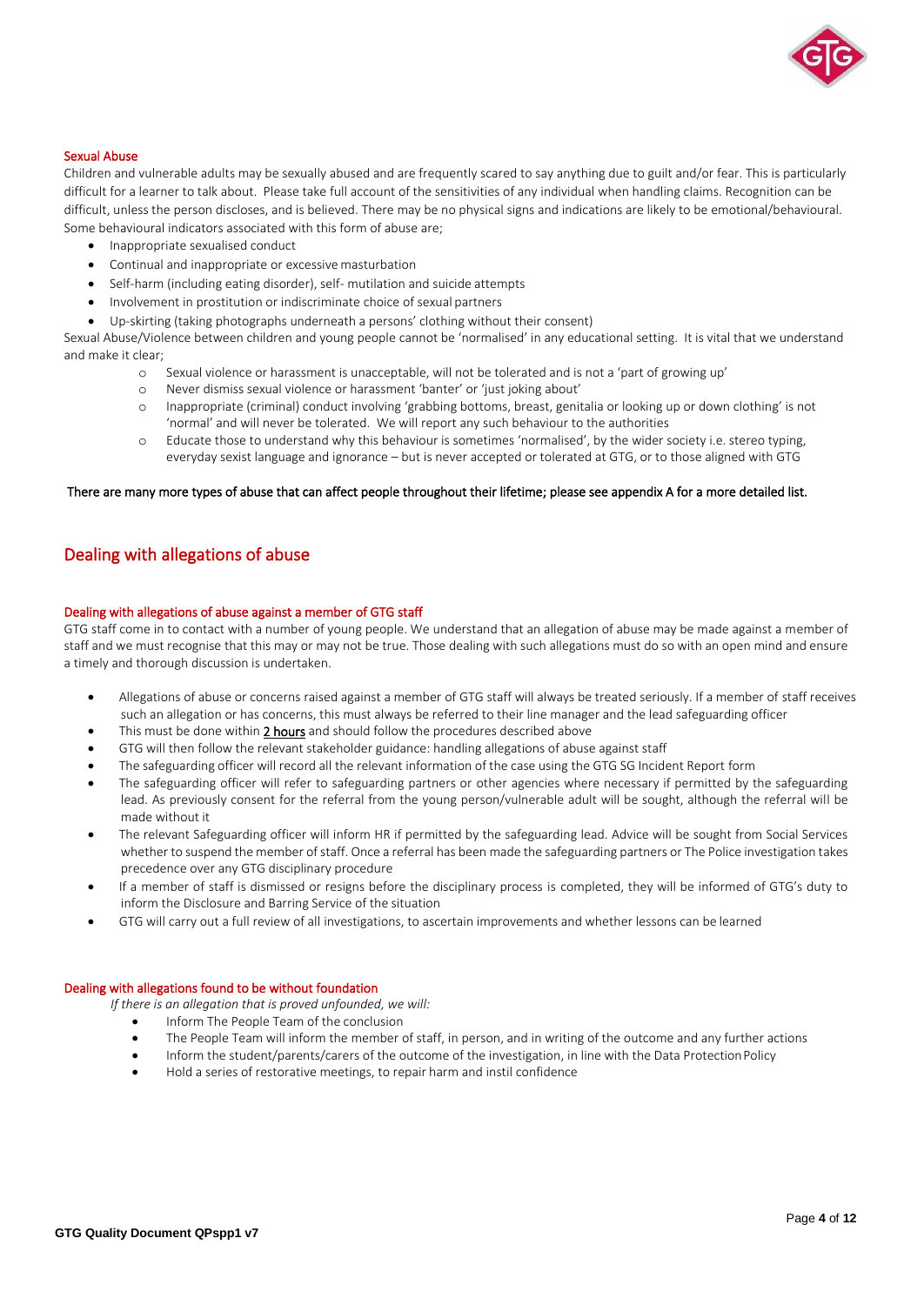

### Dealing with allegations found to be with foundation

*If there is an allegation that is proved founded, we will:*

- Inform The People Team of the conclusion
- The People Team will inform the member of staff, in person, and in writing of the disciplinary action to be taken<br>• Inform the student/parents/carers of the outcome of the investigation: in line with the Data Protection
- Inform the student/parents/carers of the outcome of the investigation; in line with the Data ProtectionPolicy
- Inform Wolverhampton Local Authority Designated Officer
- Inform the appropriate crime agencies that allegations have been founded

# Dealing with allegations of abuse against a member of the public

- The designated safeguarding officer will record all the relevant information using the GTG SG Incident Report. This will form the basis of any decision to refer and will include the information required, should a referral be made
- The designated safeguarding officer will decide whether a referral to specialist support services is required this includes Safeguarding partners, Channel and/or others as appropriate. If a referral is made we will require consent from the young person/vulnerable adult, if they are deemed competent to give it. Although it is best practice to have consent for referrals, there may be situations that warrant a referral without consent

#### Dealing with allegations of Peer on Peer abuse

All staff should be aware that children can abuse other children (often referred to as peer on peer abuse).*This is most likely to include, but may not be limited to;* 

- Bullying (including cyberbullying)
- Physical abuse such as hitting, kicking, shaking, biting, hair pulling, or otherwise causing physicalharm
- Sexual violence, such as rape, assault by penetration and sexual assault
- Sexual harassment, such as sexual comments, remarks, jokes and online sexual harassment, which may be stand-alone or part of a broader pattern of abuse
- Up-skirting, which typically involves taking a picture under a person's clothing obtain sexual gratification, or cause the victim humiliation, distress or alarm
- Sexting (also known as youth produces sexual imagery)
- Initiation/hazing type violence and ritual

If an allegation of abuse is made against another student, the safeguarding officer will remove the student from duties within GTG using the staff disciplinary policy if permitted by the safeguarding lead. The safeguarding officer will inform the young person's parents that the matter had been referred to the safeguarding partners if permitted by the safeguarding lead.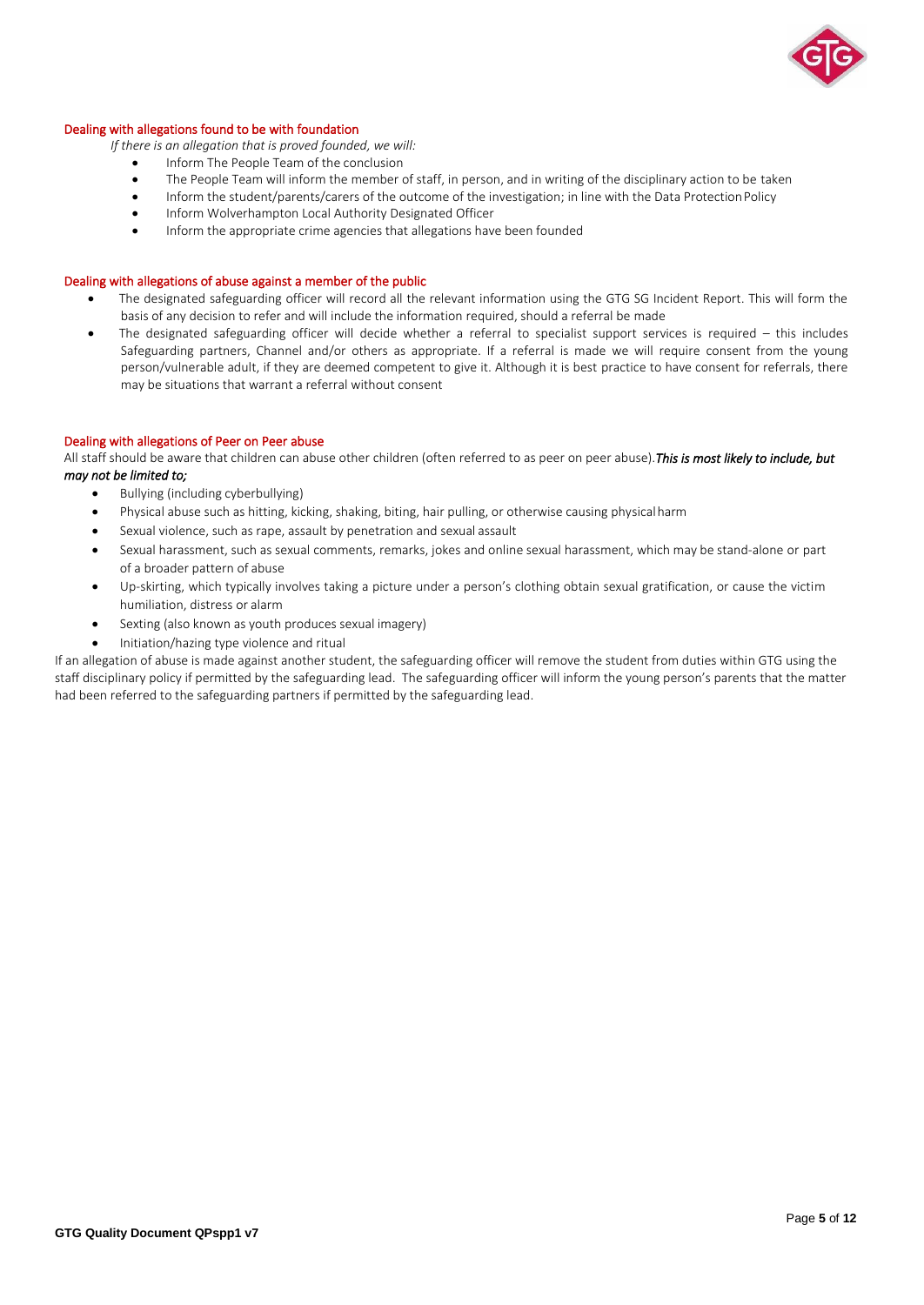

# Safeguarding Procedure flowcharts

The following flowcharts detail the procedures for reporting a safeguarding / Prevent incident and the Channel process for FE.



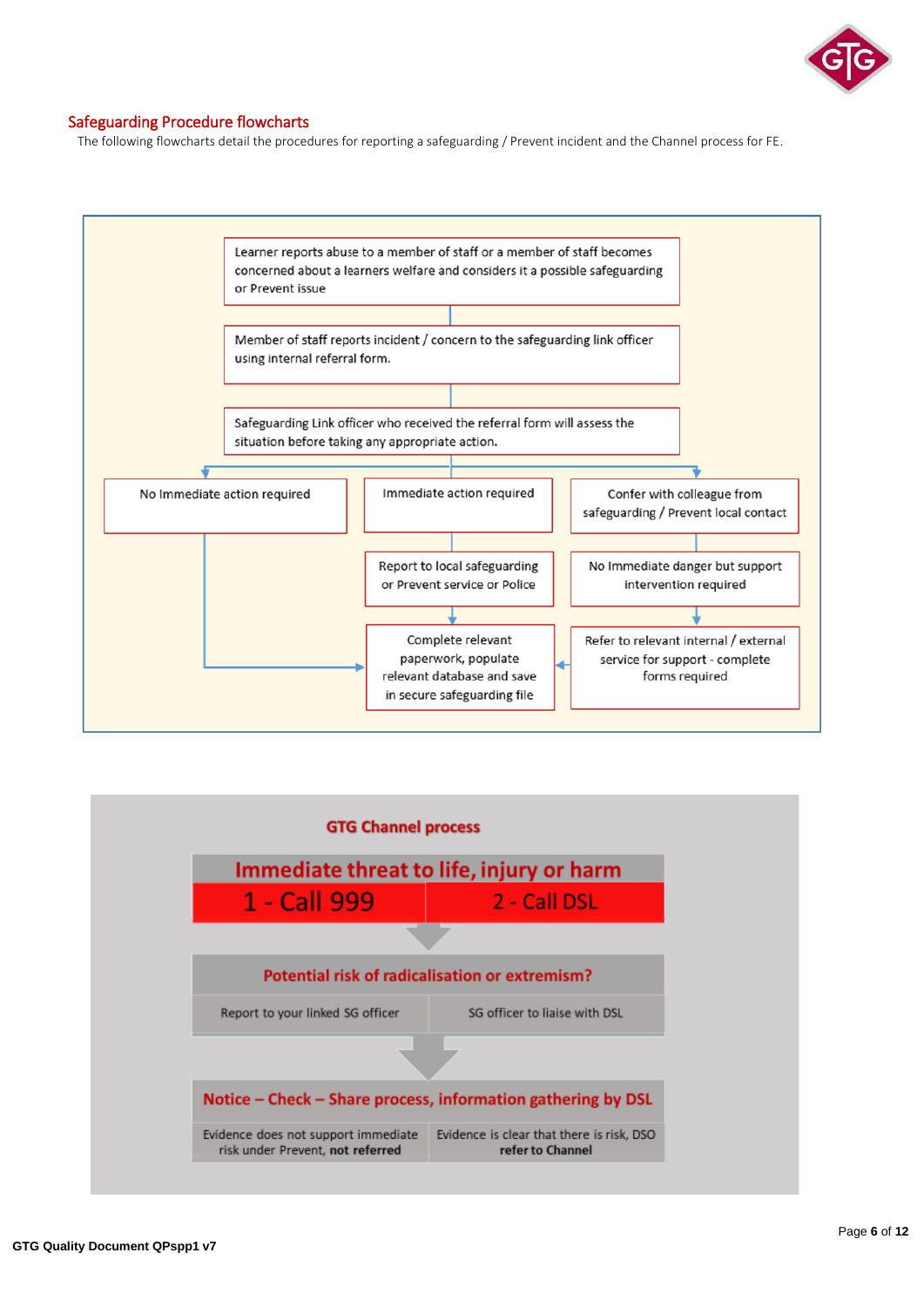

# Safeguarding and Prevent referral contacts and agencies

| <b>GTG Training Ltd</b>                       |                                                             |                                 |  |  |  |
|-----------------------------------------------|-------------------------------------------------------------|---------------------------------|--|--|--|
| <b>Title</b>                                  | Email /                                                     | Call                            |  |  |  |
|                                               | Web                                                         |                                 |  |  |  |
| Safeguarding & Prevent Lead                   | Stephanie.Harris@gtg.co.uk                                  | 01902 308493 or<br>07887 293277 |  |  |  |
| Confidential Anti-terrorism hotline           | https://west-midlands.police.uk/specialist-<br>teams/ct-faq | 0800 789 321                    |  |  |  |
| <b>Channel Coordinator</b><br>local authority | Deborah.Smith@wolverhampton.gov.uk                          | 101                             |  |  |  |
| Crime stoppers                                | crimestoppers-uk.org                                        | 0800 555 111                    |  |  |  |
| West Midlands Police                          | https://www.west-midlands.police.uk/                        | 101                             |  |  |  |

# **Safeguarding Partners**

GTG Training Ltd has an extensive list of all learners on programme and their local Safeguarding Partners – this can be made available on request

# **Support Agencies**

| <b>Title</b>    | Email /                   | Cal                            |
|-----------------|---------------------------|--------------------------------|
|                 | Web                       |                                |
| <b>BEN</b>      | www.ben.org.uk            | 08081 311 333                  |
| Citizens Advice | www.citizensadvice.org.uk | 0344 411 1444                  |
| Samaritans      | www.samaritans.org        | 116 123 free<br>from any phone |
| Papyrus         | www.papyrus-uk.org        | 0800 068 4141                  |
| Switchboard     | https://switchboard.lgbt/ | 0300 330 0630                  |

# **Location and access of this procedure**

This policy is available for viewing from the GTG website and the GTG QMS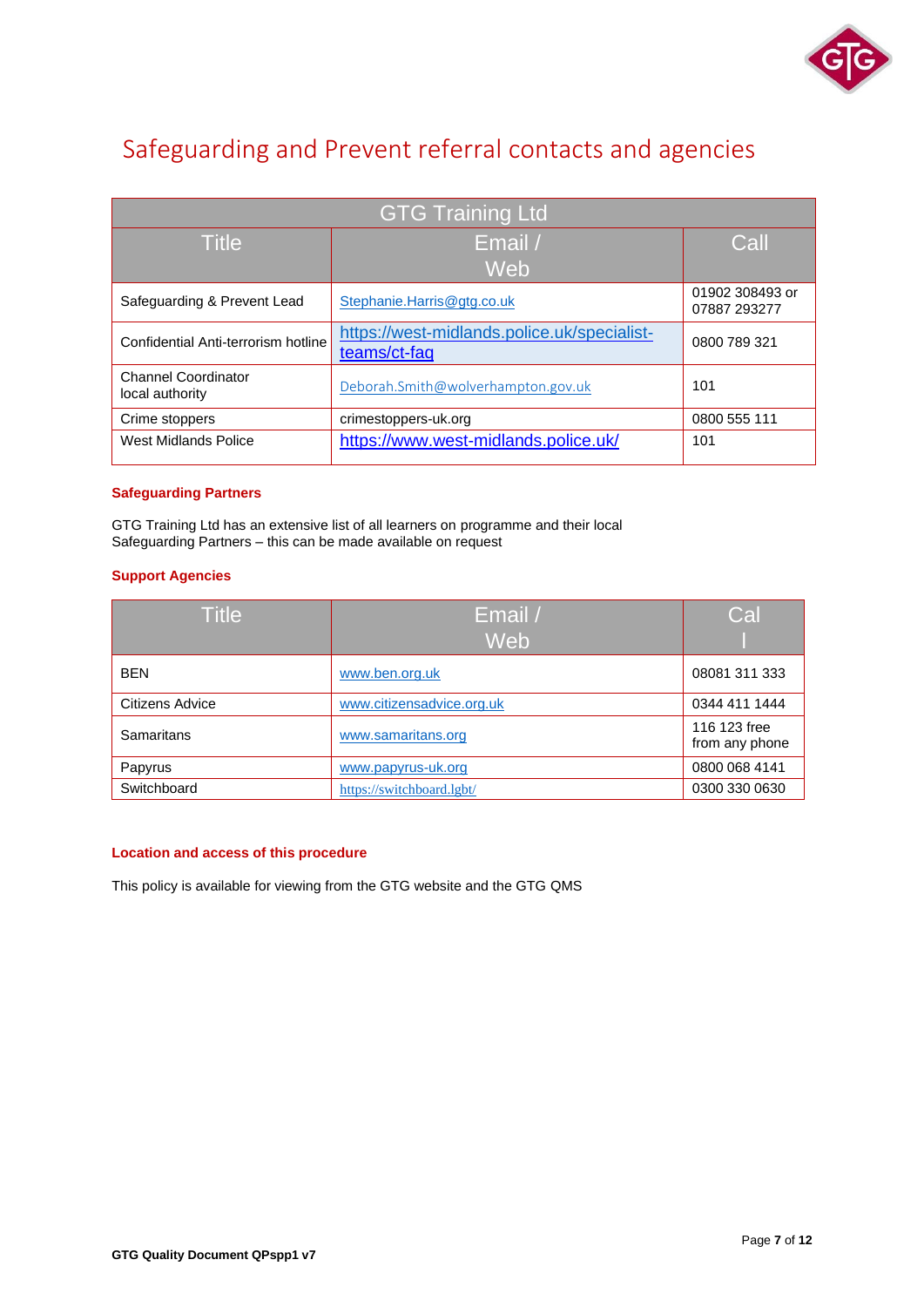

| <b>Document revision</b>               |             |                 |                |                      |  |  |
|----------------------------------------|-------------|-----------------|----------------|----------------------|--|--|
| Amendment                              | <b>Date</b> | <b>Modifier</b> | Version        | Sign off             |  |  |
| Version control                        | 01/05/2019  | Tom Madden      | 1              | <b>Billy Hammond</b> |  |  |
| Version control                        | 20/10/2019  | Tom Madden      | $\overline{2}$ | <b>Billy Hammond</b> |  |  |
| Version control                        | 16/03/2020  | Rosie Heron     | 3              | <b>Billy Hammond</b> |  |  |
| Version control                        | 16/10/2020  | Rosie Heron     | $\overline{4}$ | <b>Billy Hammond</b> |  |  |
| Version control                        | 03/12/2020  | Tom Madden      | 5              | <b>Billy Hammond</b> |  |  |
| Update GTG Channel process &<br>review | 22/01/2022  | Rosie Heron     | 6              | <b>Billy Hammond</b> |  |  |
| Update appendix A                      | 15/06/2022  | Rosie Heron     | $\overline{7}$ | <b>Billy Hammond</b> |  |  |
|                                        |             |                 |                |                      |  |  |
|                                        |             |                 |                |                      |  |  |
|                                        |             |                 |                |                      |  |  |
|                                        |             |                 |                |                      |  |  |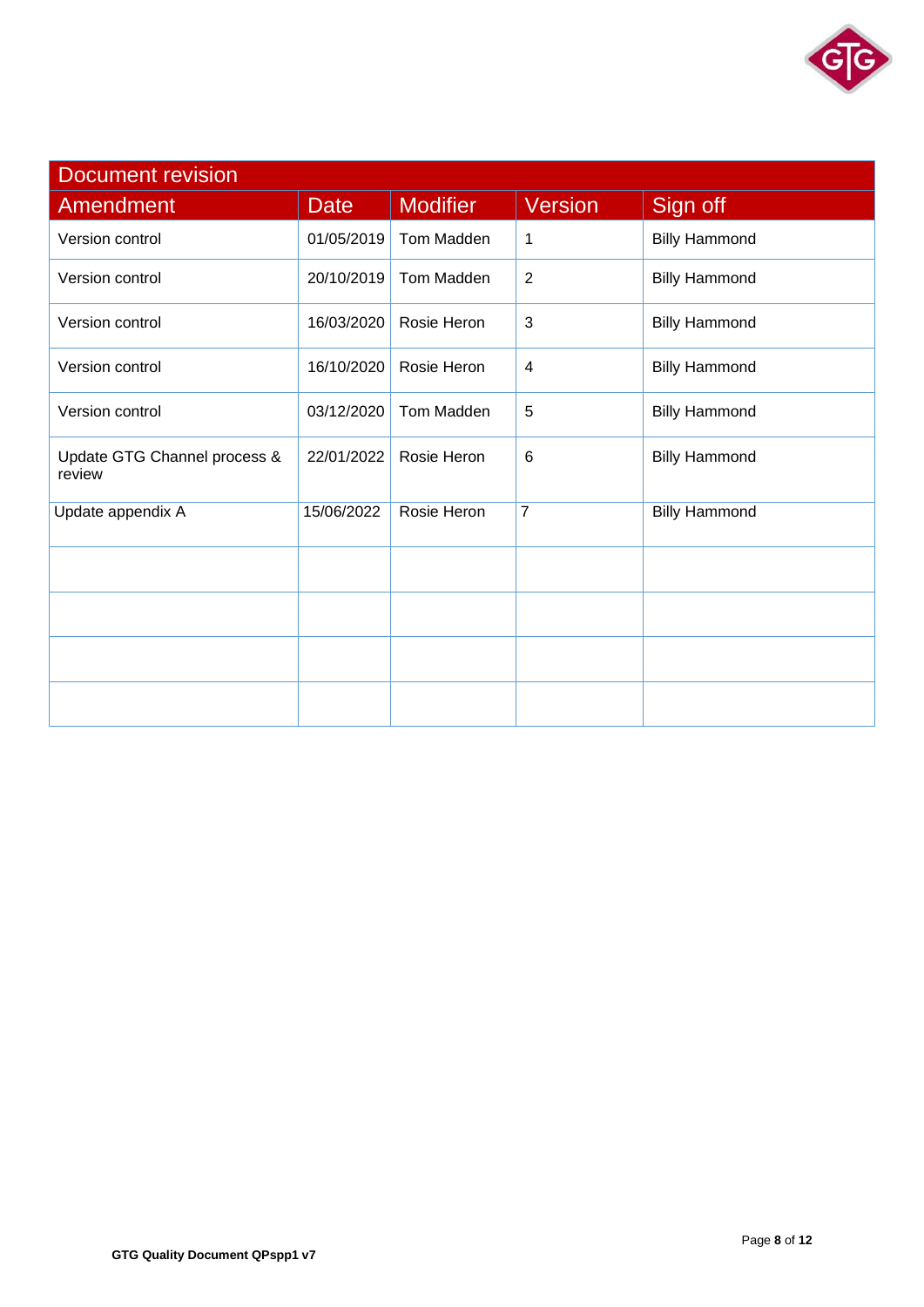

# **Appendix A.**

# **Types of Abuse**

# Bullying (Inc. cyberbullying)

Behaviour by group of individual repeated over time that intentionally hurts another individual or group either physically or emotionally (can be face to face, over text, social media exchanges) *Indicators may be;*

- Signs of physical abuse; bruising, welts, burns, scarring etc.
- Signs of emotional abuse; withdrawn, anxious, anger, excessive crying or nervousness
- Protracted use of mobile/fixed communication devices for internet usage
- Very little use of mobile/fixed communication devices for internet usage

# Gangs and youth violence

Gangs where crime and violence are a core part of their identity. It can lead to increased anti-social behaviour and youth offending.

*Indicators may be;*

- May have expensive items
- Change in behaviour and perhaps respect for others
- Bruises, cuts, welts, burns, scarring etc.
- Social activities change
- Social media interaction and language has changed
- Evidence of gang tattoos; more or irregular choice of tattoos and in highly visible areas
- Carrying, or evidence of concealed weapons

# Radicalisation

Process by which a person comes to support/ partake in terrorism and extremism (also includes – political/ animal rights and ecological extremist). Extremism is ideology that is considered to be far outside the acceptable mainstream attitudes of society. – include opposition to British values.

*Indicators may be;*

- Long trips away from home
- Talking about being wronged by a state or political system/ changing to a betterlife
- Strong views about changing life
- Talk of harming others in plight for cause
- Social media interaction and language has changed

# **Sexting**

Exchange of self-generated sexually explicit images through mobile picture messages, social media or any other platform for sharing images.

*Indicators may be;*

- Overhear others boasting, or discussing body images of others
- Protracted use of mobile phones
- Very little use of mobile phones
- Signs of emotional changes; withdrawn, anxious, anger, excessive crying or nervousness

# Mental health

Absence of psychological wellbeing and effective physical or psychological functioning. *Indicators may be;*

- Signs of emotional changes; withdrawn, anxious, anger, excessive crying or nervousness
- Withdrawing from social interaction
- Changes in behaviour or personal appearance
- Less punctual than normal, less interest

# Child Sexual Exploitation (CSE)

A form of sexual abuse that involves the manipulation and/or coercion of young people, under the age of 18, into sexual activity in exchange for things such as money, gifts, accommodation, affection or status. It is a crime, not a choice made by victims. The manipulation or 'grooming' process involves befriending children, gaining their trust and supplying, for ingestion, drugs and alcohol. These manipulations may occur over a long period of time, and also before the abuse begins.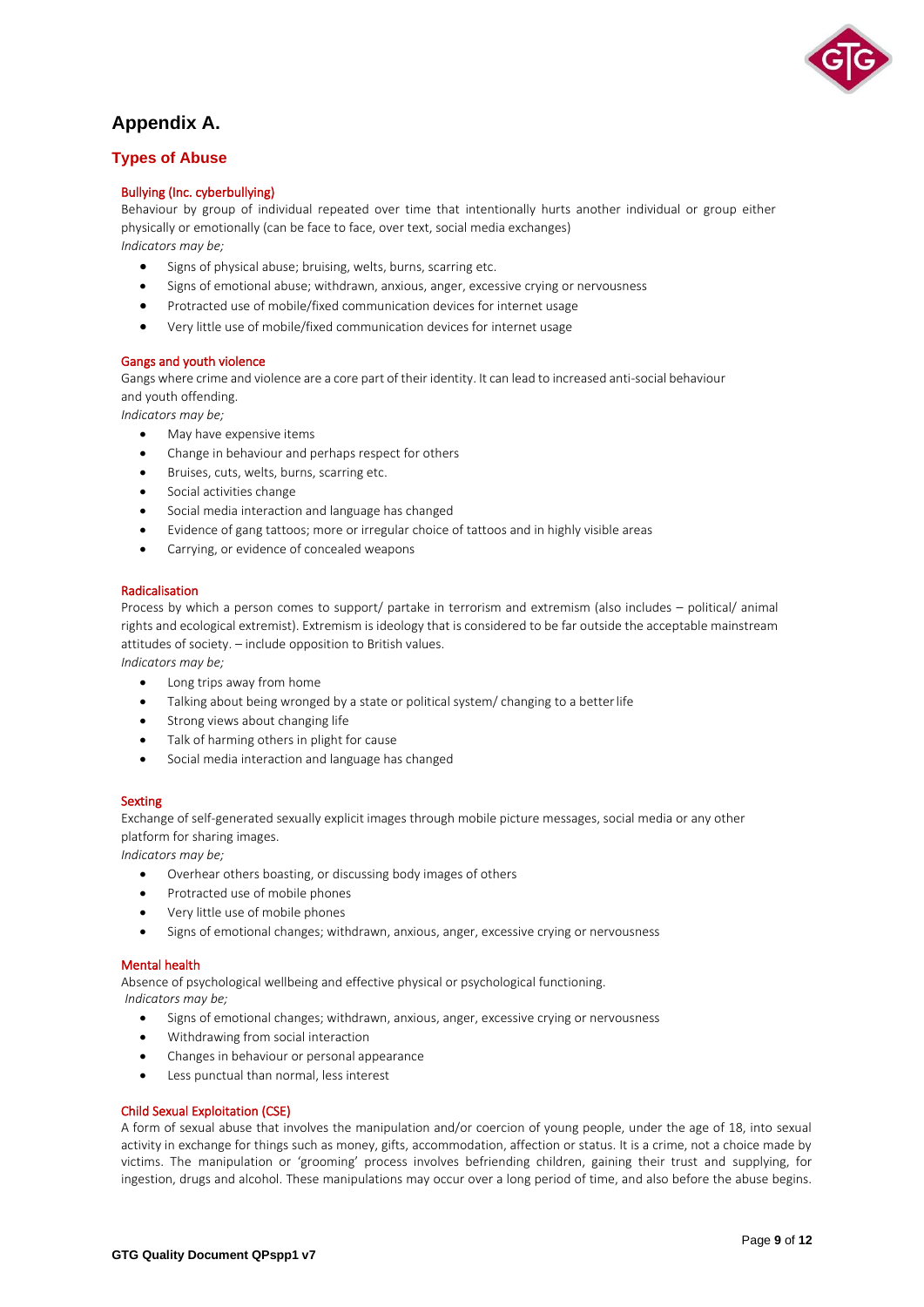

The abusive relationship between victim and perpetrator involves an imbalance of power which limits the victim's options. It is a form of abuse which is often misunderstood by victims and outsiders as consensual. Although it is true that the victim can be tricked into believing they are in a loving relationship, no person under the age of 18 can legally consent to being in a relationship.

### Financial or material abuse

Everyone has the right to money and property that is legally theirs. Financial abuse is when someone takes your money or belongings without asking and uses this for their personal gain. *Financial abuse may include;*

- money or possessions stolen, borrowed or withheld without permission
- preventing someone from buying goods, services or leisure activities
- staff or volunteers borrowing/accepting gifts or money from service users
- goods or services purchased in someone's name but without their consent
- being deliberately overcharged for goods or services or being asked to part with money on falsepretences
- being asked to sign or give consent to financial agreements when a person does not have the mental capacity to understand or give an informed consent

#### Honour Based Abuse

Has been extended to clarify the fact that FGM and Forced Marriage are examples of Honour-based abuse.

#### Forced Marriage (FM)

Forced marriage is a marriage in which one or more of the parties is married without his or her consent or against his or her will. A forced marriage differs from an arranged marriage, in which both parties consent to the assistance of their parents or a third party (such as a matchmaker) in choosing a spouse. It is a human rights abuse. Young men and women can be at risk in affected ethnic groups. Other indicators may be detected by changes in behaviours. Forced marriage is now a crime. Forcing someone to marry against their will is now a criminal offence. Legislation introduced by the government is designed to help people in England and Wales. It also applies to UK nationals overseas who are at risk of becoming the victim of a forced marriage.

#### Psychological abuse

Psychological abuse signs and symptoms may start small at first as the abuser "tests the waters" to see what the other person will accept, but before long the psychological abuse builds into something that can be frightening and threatening. It's important to remember that any of these examples of psychological abuse can happen to any individual.

*Examples of psychological abuse;*

- You're so cute when you try to concentrate! Look at her, man, she's trying to think
- That isn't at all what I meant, you'll never understand how much I love you
- I am more capable, smarter, and better educated than you. I will take our kids if you leave me
- Let me do the talking; people listen to men
- You took a vow in front of God and everybody and I expect you to honourit
- Keep your stupid beliefs to yourself
- We are married and you are to subjugate yourself to me in all ways

#### Discriminatory abuse

This type of abuse is motivated by discriminatory and oppressive attitudes towards people on the grounds of disability, gender and gender identity and reassignment, age, race, religion or belief, sexual orientation, and political beliefs. It may be a feature of any form of abuse and manifests itself as physical abuse/assault, sexual abuse/assault, financial abuse/theft, neglect and psychological abuse/harassment. It includes verbal abuse and racist, sexist, homophobic or ageist comments, or jokes or any other form of harassment. It also includes not responding to dietary needs and not providing appropriate spiritual support.

*Examples of discriminatory abuse include;*

- A person may reject their own cultural background and/or racial origin or other personal beliefs, sexual practices or lifestyle choices;
- A person making complaints about the service not meeting their needs;
- Signs of a sub-standard service offered to an individual;
- Repeated exclusion from rights afforded to citizens such as health, education, employment, criminal justice and civic status;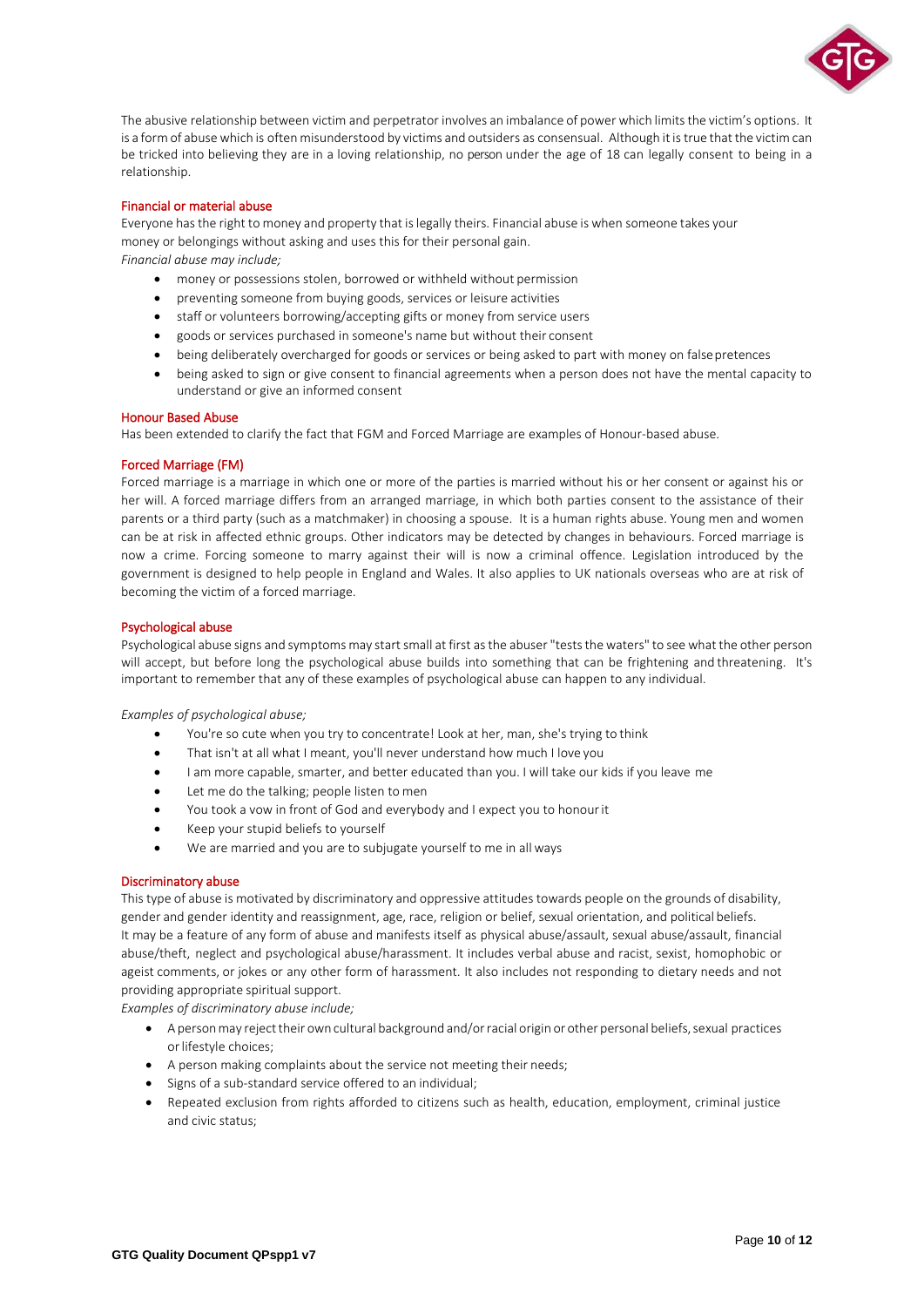

# Domestic Abuse

Is defined as an incident or pattern of incidents of controlling, coercive, threatening, degrading and violent behaviour, including sexual violence, in the majority of cases by a partner or ex-partner, but also by a family member or carer. It is very common. In the vast majority of cases it is experienced by women and is perpetrated by men. *Domestic abuse can include, but is not limited to;*

- Coercive control (a pattern of intimidation, degradation, isolation and control with the use or threat of physical or sexual violence)
- Psychological and/or emotional abuse
- Physical or sexual abuse
- Financial abuse
- Harassment and stalking
- Online or digital abuse

Domestic abuse is a gendered crime which is deeply rooted in the societal inequality between women and men. Women are more likely than men to experience multiple incidents of abuse, different types of domestic abuse (intimate partner violence, sexual assault and stalking) and in particular sexual violence. Any woman can experience domestic abuse regardless of race, ethnic or religious group, sexuality, class, or disability, but some women who experience other forms of oppression and discrimination may face further barriers to disclosing abuse and finding help.

Domestic abuse has a significant impact on children and young people of all ages (0-18 years old). Children and young people are deemed to be victims under the 2021 Act as a result of seeing, hearing or otherwise experiencing domestic abuse between two people where the child is related to at least one of them whether that be the victim or perpetrator. A child might therefore be considered to be a victim of domestic abuse under the 2021 Act where one parent was abusing another parent, or where a parent was abusing, or being abused by, a partner.

#### Female Genital Mutilation (FGM)

Female Genital Mutilation (FGM) is illegal in England and Wales under the FGM Act 2003 ("the 2003 Act"). It is a form of learner abuse and violence against women. FGM comprises all procedures involving partial or total removal of the external female genitalia for non-medical reasons. It is essential that staff are aware of FGM practices and the need to look for signs, symptoms and other indicators of FGM. What is FGM? - It involves procedures that intentionally alter/injure the female genital organs for non-medical reasons. *Types of procedure;*

- Type 1 Clitoridectomy partial/total removal of clitoris
- Type 2 Excision partial/total removal of clitoris and labia minora
- Type 3 Infibulation entrance to vagina is narrowed by repositioning the inner/outerlabia

• Type 4 all other procedures that may include: pricking, piercing, incising, cauterising and scraping the genitalarea. *FGM legalities;*

• FGM is internationally recognised as a violation of human rights of girls and women. It is illegal in most countries including the UK

#### Modern Slavery

Today slavery is less about people literally owning other people – although that still exists but more about being exploited and completely controlled by someone else, without being able to leave. Modern slavery encompasses slavery, human trafficking, and forced labour and domestic servitude. Trafficking and slave master's use whatever means they have at their disposal to coerce, deceive and force individuals into a life of abuse, servitude and inhumane treatment.

*Someone is in slavery if they are;*

- forced to work through coercion, or mental or physical threat;
- owned or controlled by an 'employer', through mental or physical abuse or the threat of abuse;
- dehumanised, treated as a commodity or bought and sold as'property';
- Physically constrained or have restrictions placed on their freedom of movement.